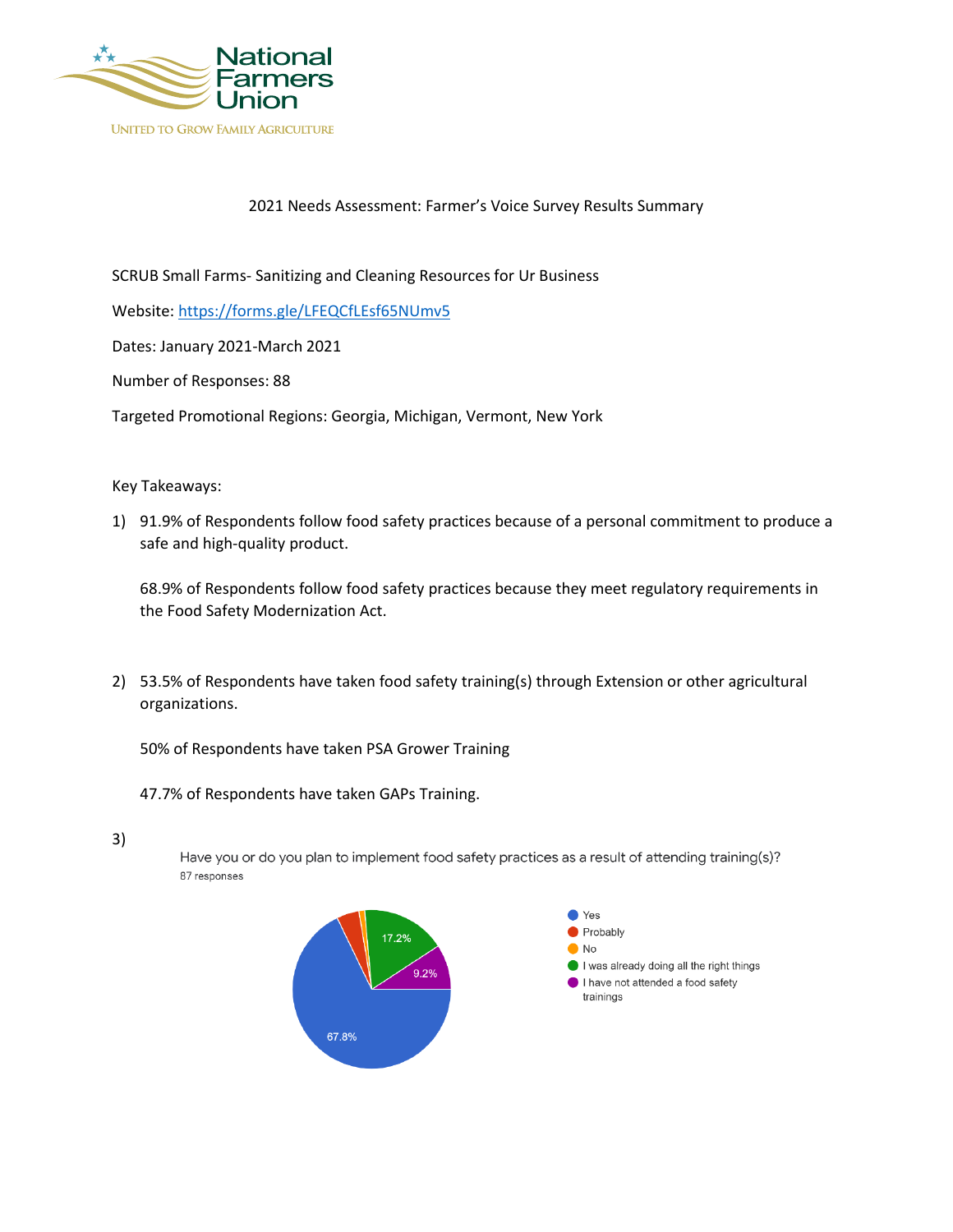

4) The **least likely limitation** to implement food safety practices on a farm or in a food facility was **Confidence**. (54.6% Not a Limitation)

The **most limiting** to implement food safety practices on a farm or in a food facility was **farm or processing facility infrastructure**. (34.4% Very Limiting)

79% of Respondent indicated **time** was somewhat limiting or very limiting.

- 5) Other barriers to implementing food safety practices, as identified by respondents:
	- 1) Program changes & access to training. Expense incurred for program changes. (2)
	- 2) Not clear what classification I fall under. (1)
	- 3) Getting employee buy-in. (1)
	- 4) Besides training our regular staff, feeling the need to spend much time training people who only work a few days. (1)
	- 5) Trying to run business. (1)
- 6) Most preferred communication channels to receive information about food safety training.
	- 1) Email (94.3%)
	- 2) Farm Association Newsletter or Listserv (51.7%)
	- 3) Mail (28.7%)
	- 4) Podcast (26.4%)
	- 5) Commodity specific newsletter or listserv (26.4%)
- 7) 98% of Respondents were most likely to learn a new skill from **Websites**. Next in popularity were **Instructional Videos (90%)** and **Extension Trainings, group meeting, and seminars (94%),** with respondents indicating they were **sometimes or very often** used to learn a new skill.

69.1% of Respondents **never** learn a new skill from **Mobile Apps**. Next is least popular platforms were **podcasts (45%)** and **online discussion forums (37.5%)**

- 8) Other platforms used to learn information or a new skill from, as identified by respondents:
	- 1) Webinars (1)
	- 2) Experience, friends and family (1)
	- 3) one on one consultation with extension or other resources, Other farmer discussions (1)
	- 4) University listserv discussion (1)
	- 5) Self-directed research and experimentation (1)
	- 6) I learn new practices or methods from other growers. (1)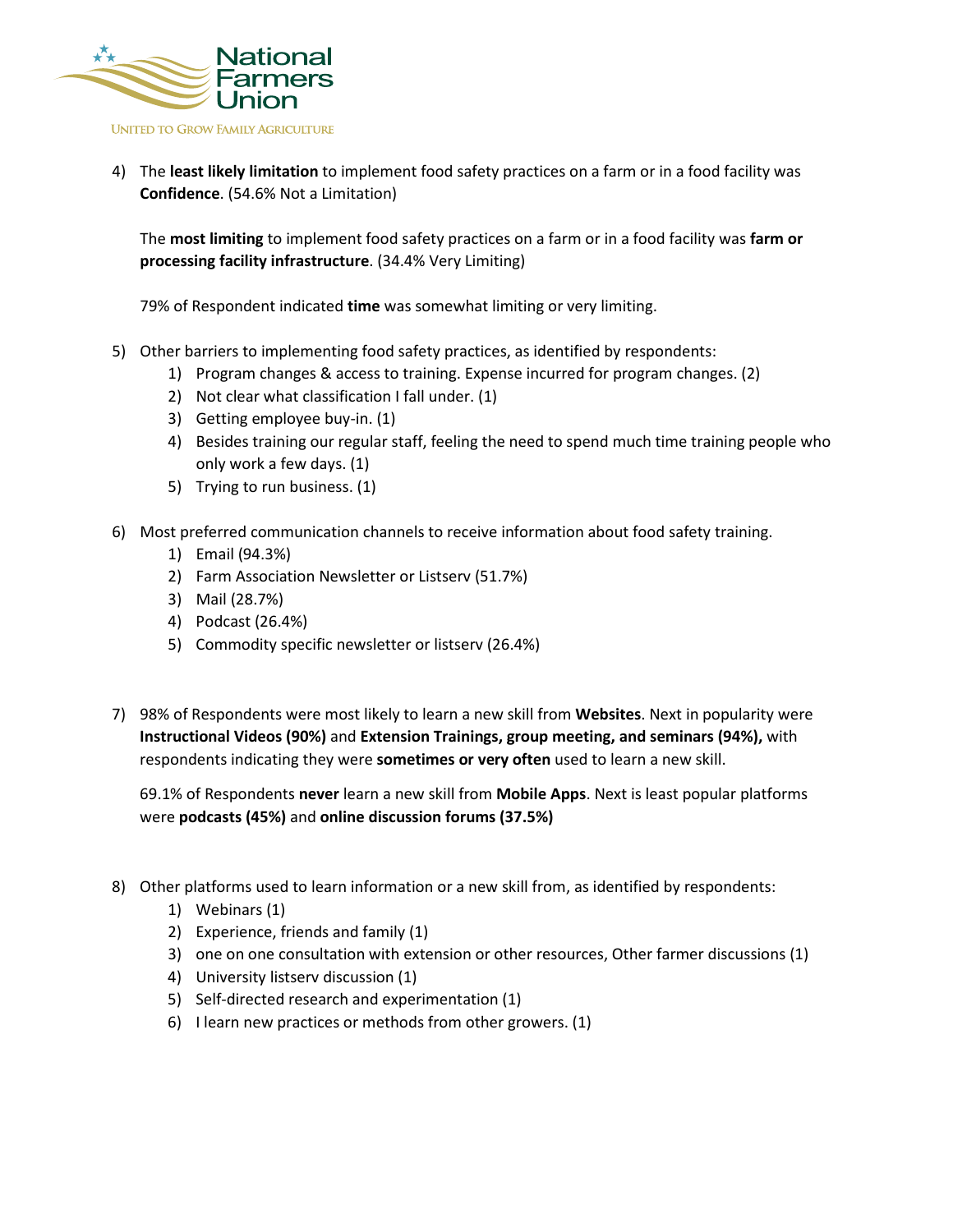

|                                   | 0%    | 1%-25% | 25%-50%        | 51%-75%        | 76%-99%  | 100%          |
|-----------------------------------|-------|--------|----------------|----------------|----------|---------------|
| Direct to Consumer (CSA, U-pick,  | 14    | 20     | 8              | 11             | 19       | 11            |
| on-farm market, local farmers     | (17%) | (24%)  | (10%)          | (13%)          | (23%)    | (13%)         |
| market, or other)                 |       |        |                |                |          |               |
| Wholesale (domestic)              | 23    | 20     | $\overline{7}$ | $\overline{7}$ | 9        | $\mathbf{1}$  |
|                                   | (34%) | (30%)  | (10%)          | (10%)          | (13%)    | (1%)          |
| Small retail entities (specialty  | 27    | 29     | 5              | 1              | $\Omega$ | $\mathcal{P}$ |
| food shops, restaurants)          | (42%) | (45%)  | (8%)           | (2%)           | (0%)     | (3%)          |
| Aggregate entities (such as food  | 38    | 13     | 6              | <sup>0</sup>   | 1        | $\Omega$      |
| hubs, cooperatives, produce       | (66%) | (22%)  | (10%)          | (0%)           | (2%)     | (0%)          |
| auctions)                         |       |        |                |                |          |               |
| Direct to Institutions (such as   | 47    | 6      | $\mathbf{1}$   | $\Omega$       | $\Omega$ | $\Omega$      |
| hospitals, prisons, child care)   | (87%) | (11%)  | (2%)           | (0%)           | (0%)     | (0%)          |
| Emergency food assistance         | 34    | 26     | 1              | $\Omega$       | $\Omega$ | $\Omega$      |
| providers (food banks, meal       | (56%) | (43%)  | (2%)           | (0%)           | (0%)     | (0%)          |
| programs, distribution providers) |       |        |                |                |          |               |
| Online / catalog / mail order     | 43    | 9      | $\mathbf{1}$   | $\Omega$       | $\Omega$ | $\Omega$      |
|                                   | (81%) | (17%)  | (2%)           | (0%)           | (0%)     | (0%)          |
| Processors                        | 34    | 14     | $\overline{2}$ | $\overline{2}$ | 7        | 3             |
|                                   | (55%) | (23%)  | (3%)           | (3%)           | (11%)    | (5%)          |
| Other (Please specify below).     | 12    | 2      | 3              | 1              | $\Omega$ | 0             |
|                                   | (67%) | (11%)  | (17%)          | (6%)           | (0%)     | (0%)          |

## 9) On average, what percentage of your food is currently sold to the following markets?

10) Additional resources or information regarding cleaning and sanitizing that would help enhance food safety on farm or in facility.

- Information about food safety with **value-added products**
- **Specific risks and reasoning** behind good sanitation
- SOPs have been a bit overwhelming, as there are so many areas that they would be appropriate. I have seen a fair number of blank templates, but not **actual examples of complete ones specific to food safety**, which would be much more helpful than a blank template.Developing them for the wash station and harvest has been a priority, **actual implementation of a set cleaning schedule has been tough**. If there are good case studies out there of farms that have implemented a **strong FSMA-compliant culture**, it would be good to hear how they created the time in their day-to-day operations to make it happen. I have seen a big focus on compliance with equipment, examples of designs of pack houses that have been upgraded or built to be more food safe but hearing how farmers have actually implemented new systems into the workflow hasn't been as prominent.
- How to handle **different degrees of rodent evidence in the field/tunnel**
- More **training resources in Spanish** please
- **Written suggestions** for harvesting various vegetables from market gardens and **displaying** them at a farmer's market would be handier than a workshop.